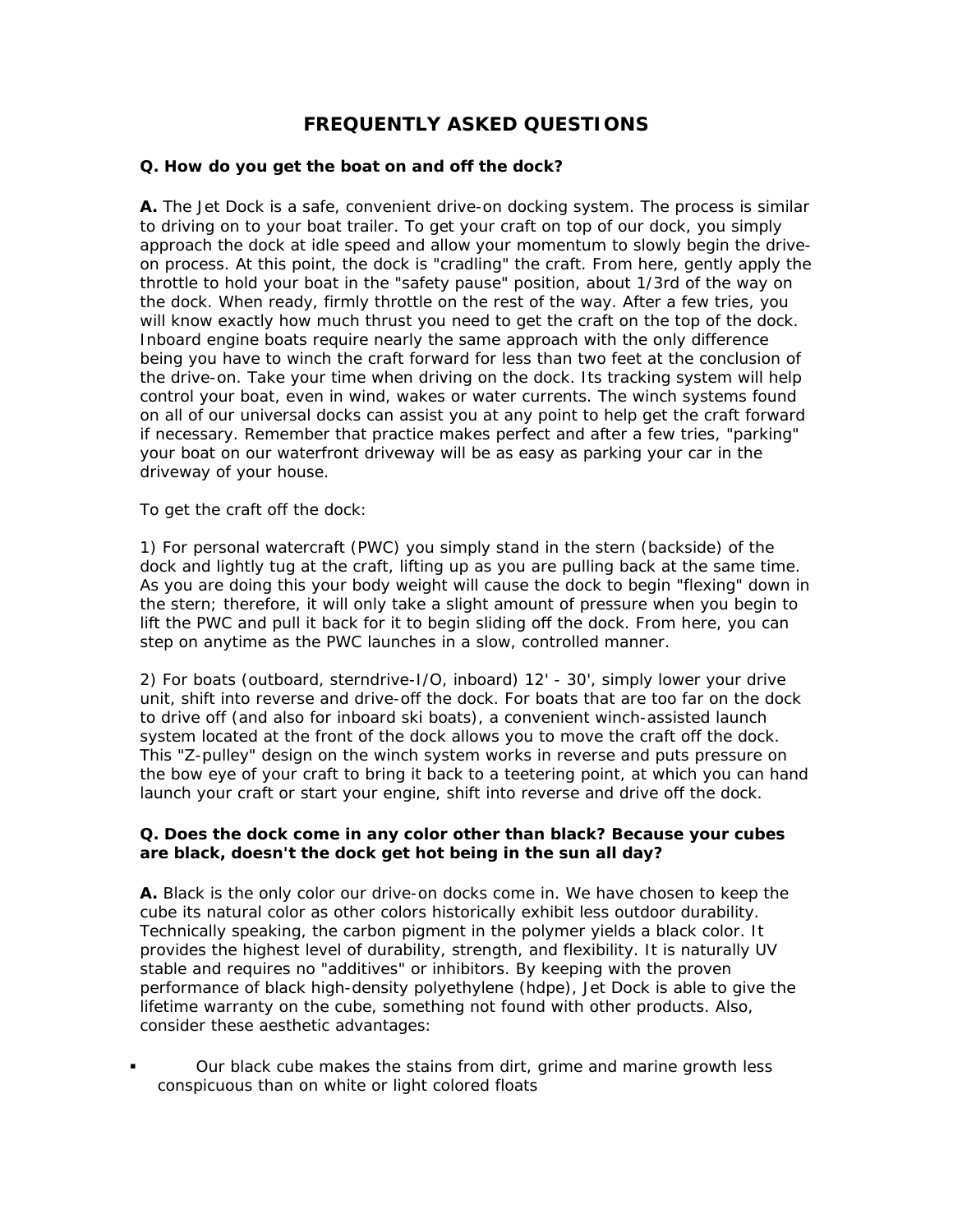- The low-angle reflection of water is "dark" or "black"; therefore, the Jet Dock blends in attractively with the "seascape"
- The black color of the cube is "classic" and will not clash with your boat or surroundings; old modules will not appear "faded" next to new modules.

While the dock can get hot being in the sun all day, keep in mind the majority of it is covered by the shadow of your boat, making much of the dock cool to the touch. Besides, a white sand beach or a traditional wood deck will burn your feet on a hot day. Ask yourself the following questions in regards to how hot the Jet Dock potentially gets: a) "Am I using the dock for sunbathing purposes or am I using it to preserve my watercraft investment? After all, isn't my drive-on dry docking system a boat lift? b) "When I'm boating, shouldn't I be wearing proper foot gear?" and lastly, c) "Couldn't I just throw some outdoor carpet on the dock if it were really that big an issue?". FYI-regarding the latter, Jet Dock does offer new light-colored beige modules for use as a floating walkway, boat dock, swim platform or sundeck [\(click](http://www.jetdock.com/pages/walkway.asp)  [here for more info\)](http://www.jetdock.com/pages/walkway.asp).

# **Q.** *Can I leave it in all year (warm weather sites)?*

**A.** The dock can be left in all year (yes, even in salt water; we have systems that have been in place for nearly ten years and have never been put on land for dry storage). In some warm weather sites, where the water is completely drained (typically inland lakes or reservoirs at the end of the boating season), you may need to contact a Jet Dock customer support representative for assistance in getting your system up and running the next season.

# **Q.** *Can I leave it in all year (cold weather sites)?*

**A.** In cold weather sites (where the water freezes regularly during winter), the dock can be left in all year. When the water freezes, the Jet Dock rises up above the ice and rests on top. Protocol for winterizing the Jet Dock is simple: 1) move the craft to its dry storage location during the off-season, 2) remove the mooring poles. By leaving the dock in all year, ice and cold water will act as a natural "sanitizer" by helping to keep the dock clean.

# **Q.** *What about marine growth (barnacles, algae, etc.)?*

**A.** Marine growth will occur on the underside and other parts of the dock that is constantly submerged in water. However, this will not impact the overall buoyancy of the dock in any way, shape or form. Remember that the reason you buy the Jet Dock is that it is virtually maintenance free. Therefore, cleaning the dock's underside is simply an extra chore that you do not have to worry about.

#### **Q.** *How does ice impact the Jet Dock?*

**A.** The central issue when it comes to ice and its impact on the Jet Dock is water flow. If there is a heavy current or moving water/ice, the key question to ask yourself is, "When the ice thaws out, does it just dissipate back into the water level or are there large blocks of heavy flow ice moving around that would severely damage stationary docks?" If you answer "yes" to the first part of the question, you can leave our dock in all year. We have a number of customers who can attest to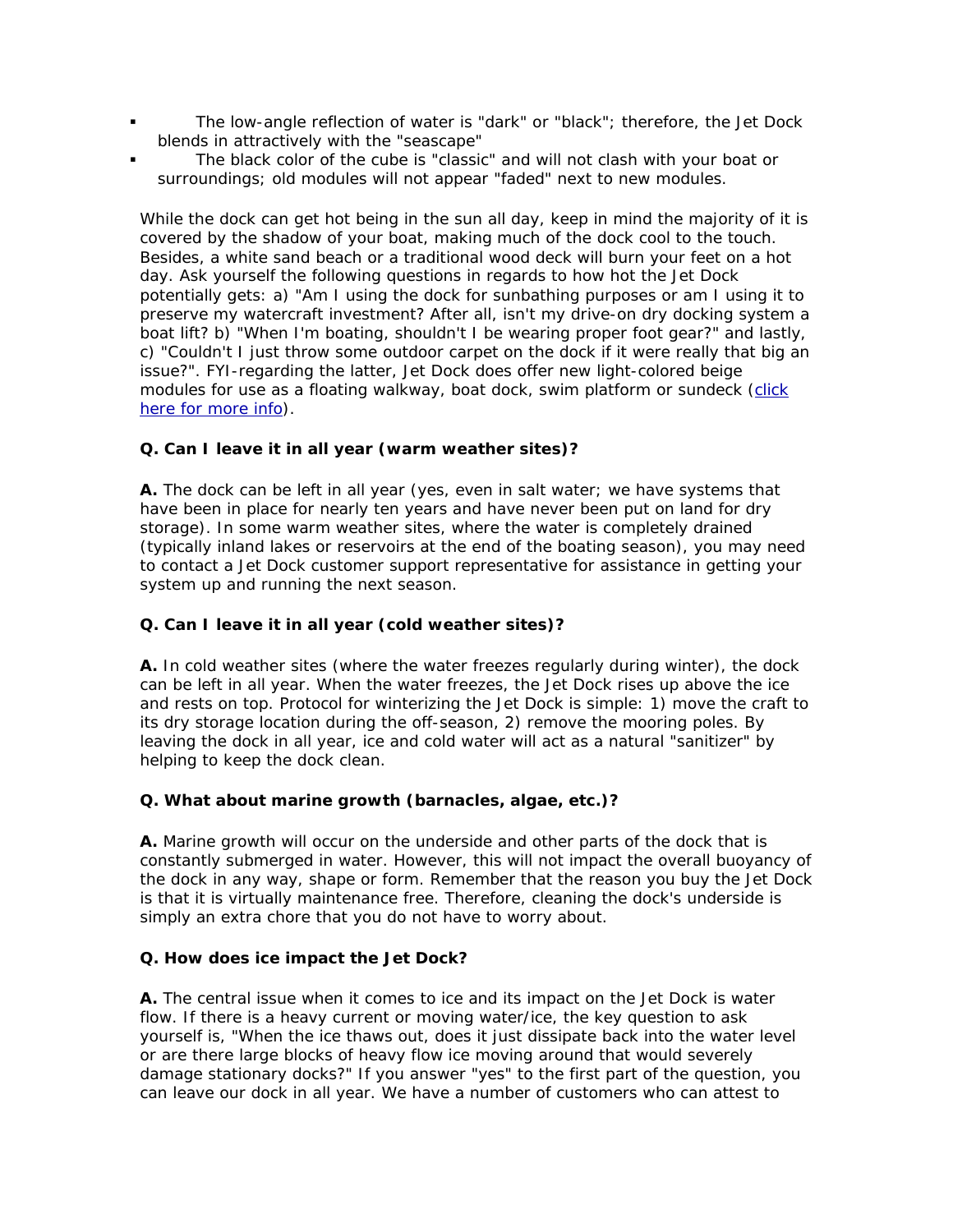this. If you answer "yes" to the second part of the question, then your next move is as obvious as the ice will tear out and wash away any structure. For boat docks, if the water does freeze and you leave it in, you will have to remove one section of cubes that resides on the underside of the dock. Contact a Jet Dock customer support representative with any additional questions.

### **Q.** *What about high winds, wakes/waves and water surges?*

**A.** When it comes to high winds, again, we have a number of testimonials from customers who can tell their tale about how the Jet Dock was the only item that survived the latest hurricane or 100 mph winds. Because the dock is modular, it rolls with waves/water as Mother Nature imparts her wrath on the dock. Water surges can be handled with our tide manager system. Should the water rise above normal levels, simply let out enough of the line that is being used to secure the Jet Dock and allow it to be less restricted to its mooring location. In regards to wave action, the optimal situation is for the dock to be in a protected area with little or no wave action. If this is not possible, then we suggest the dock at the very least be in an area where the waves are 2' or less. Common sense suggests that if you are currently keeping the watercraft in the water, the Jet Dock can be located there as well. The Jet Dock is ideally suited where normal dock or dry-docking procedures are difficult or unsafe. Where water currents might cause the watercraft to bump up against the seawall or existing dock or mechanical lift, the Jet Dock drive-on docking system allows a safe, protected approach, contact and dry-docking procedure.

# **Q.** *How does the sun impact the Jet Dock?*

**A.** Because we keep the cube black, the sun will not destroy or alter the cube in any way, shape or form. Please refer to question #3 regarding UV issues and their impact on the Jet Dock cube.

# **Q. Doesn't the dock mark up the hull of my watercraft?**

**A.** No, the cube itself is made up of materials (hdpe) softer than the hull on your boat. If you keep the dock clean, you will experience no damage. This can be accomplished by simply hosing down the dock when you are done using the craft for the day. Should you allow debris (sand, mud, etc.) to accumulate on the surface of the dock, those elements will form an abrasive, which could potentially scratch or mark your hull. Interestingly enough, this is also true for your boat trailer, rack storage surfaces and bunks on a boatlift. Boat hulls of normal integrity will not incur damage by interacting with the Jet Dock surface.

# **Q.** *Does the propeller hit the dock when you pulling on top of the dock?*

**A.** No, for outboard and inboard/outboard boats, the propeller is facing aft and cannot impact the dock. For inboard engines, the dock is configured with a wider opening in the stern of the dock directly in the center and remains open approximately a third of the way up towards the bow of the dock.

# **Q.** *Do I need a consent or a permit for this?*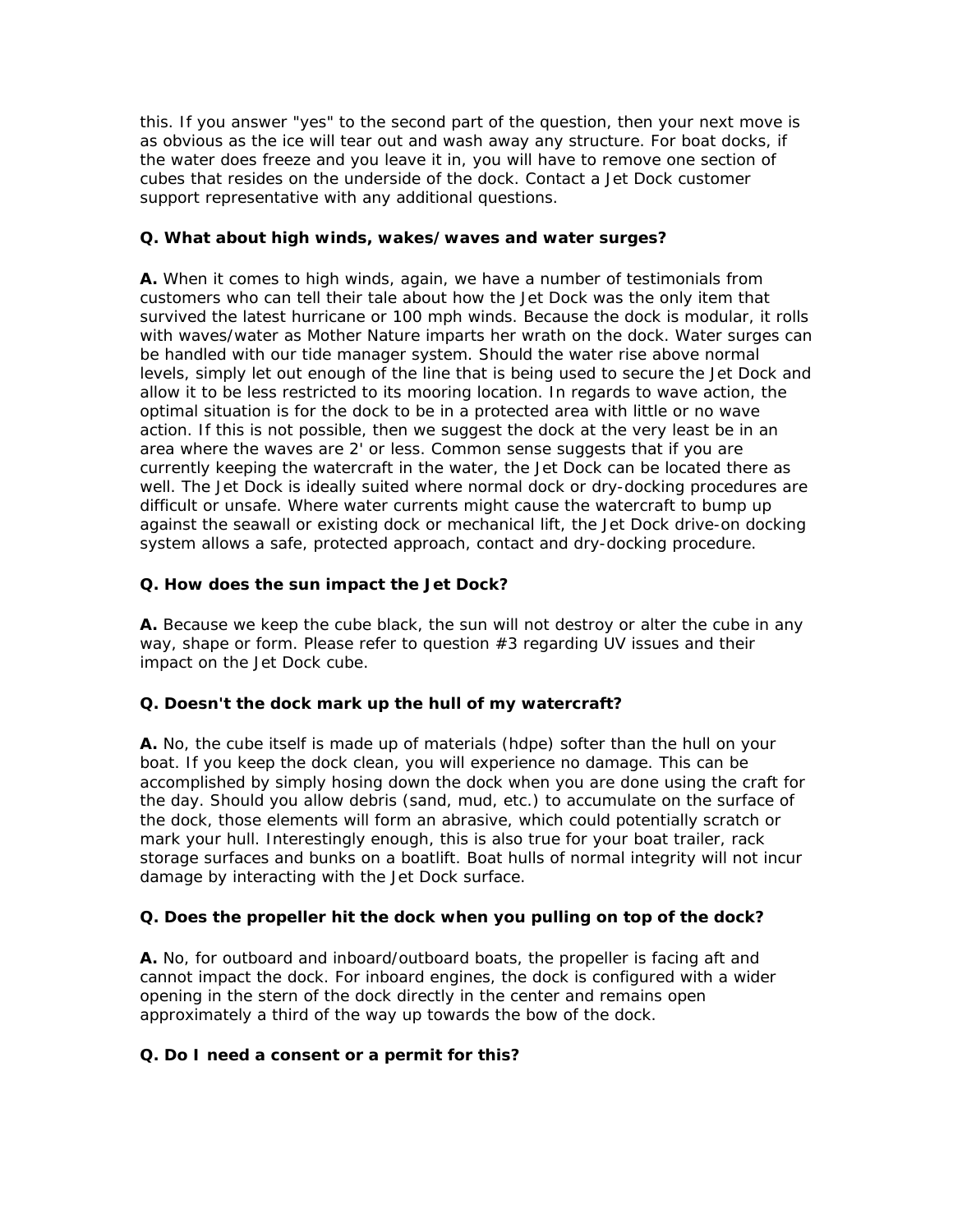**A.** The Jet Dock is a floating device that need not be installed as a permanent structure and is simply an extension of your boat. If you currently have your boat in the water, the Jet Dock resides in the footprint of the boat. Typically, regulatory authorities have approached the subject reasonably and logically. In many instances, these authorities feel a net environmental gain since watercraft docked with our system do not need anti-fouling, bottom paint. If necessary, check your regulations regarding the use of Jet Dock in your area, or contact us for advice.

# **Q.** *How long is the guarantee on the product? Does my warranty transfer should I sell the dock?*

**A.** Each dock comes with a [Lifetime Limited Warranty](http://www.jetdock.com/pages/warranty.asp), virtually unheard of in the marine environment. The Lifetime Limited Warranty means that as long as you own the dock, we guarantee the Jet Dock module. We will gladly assist you with any issues that may arise. Should you sell the dock or buy used Jet Dock material, the warranty is transferable under certain conditions. See Warranty for details. The Jet Dock's warranty is specific to the configuration required by the original craft it was intended for. Using the dock for a craft other than that specified during the original purchase could void the warranty. Consult with a qualified Jet Dock representative should your craft or dry-docking needs change.

#### **Q.** *Installation of the dock. Do I have to put all the parts together if it is shipped to me? Is it hard to assemble by myself? How is the dock moored and secured on site? Can the dock be reconfigured should I decide to change the type of watercraft I have? How easy is it to change the dock as my boating needs change? Who do I contact in the event I wanted to reconfigure my existing dock?*

**A.** Depending on the location of your dock site, we are happy to install your dock for you (there is an installation charge). Alternatively, we can ship your dock to you preassembled, which you connect together and install in-water. For example, it takes less than thirty minutes to "seam" two PWC docks together.

The [assembly process](http://www.jetdock.com/assembly/index.asp) is fast and straightforward in addition to being well documented in the Owner's Manual, instruction sheets and our instructional video. While it is not impossible for a person to assemble a Jet Dock by him or herself, having another person to assist you with assembly and installation is optimal.

The Jet Dock is moored in several ways, depending on your current dock situation:

- Floating dock-hard tie the Jet Dock right to your dock in the same manner you would tie your watercraft up; both structures will float up and down together.
- Stationary dock (with regularly fluctuating water levels)-our tide manager rigid mooring system, which consists of vertically placed, galvanized steel poles encapsulated in pvc sleeves and mounting brackets at the top of those poles, is mounted to your existing dock and the Jet Dock is then tethered to the poles; this system allows the dock to move uninhibited and right along with the up and down with your water levels.
- Stationary dock (with constant water levels)-hard tie (same approach as if it were a floating dock)
- No existing dock-we have standalone mooring modules whereby we insert a sleeve/shaft into the Jet Dock cube and place our tide manager pole through the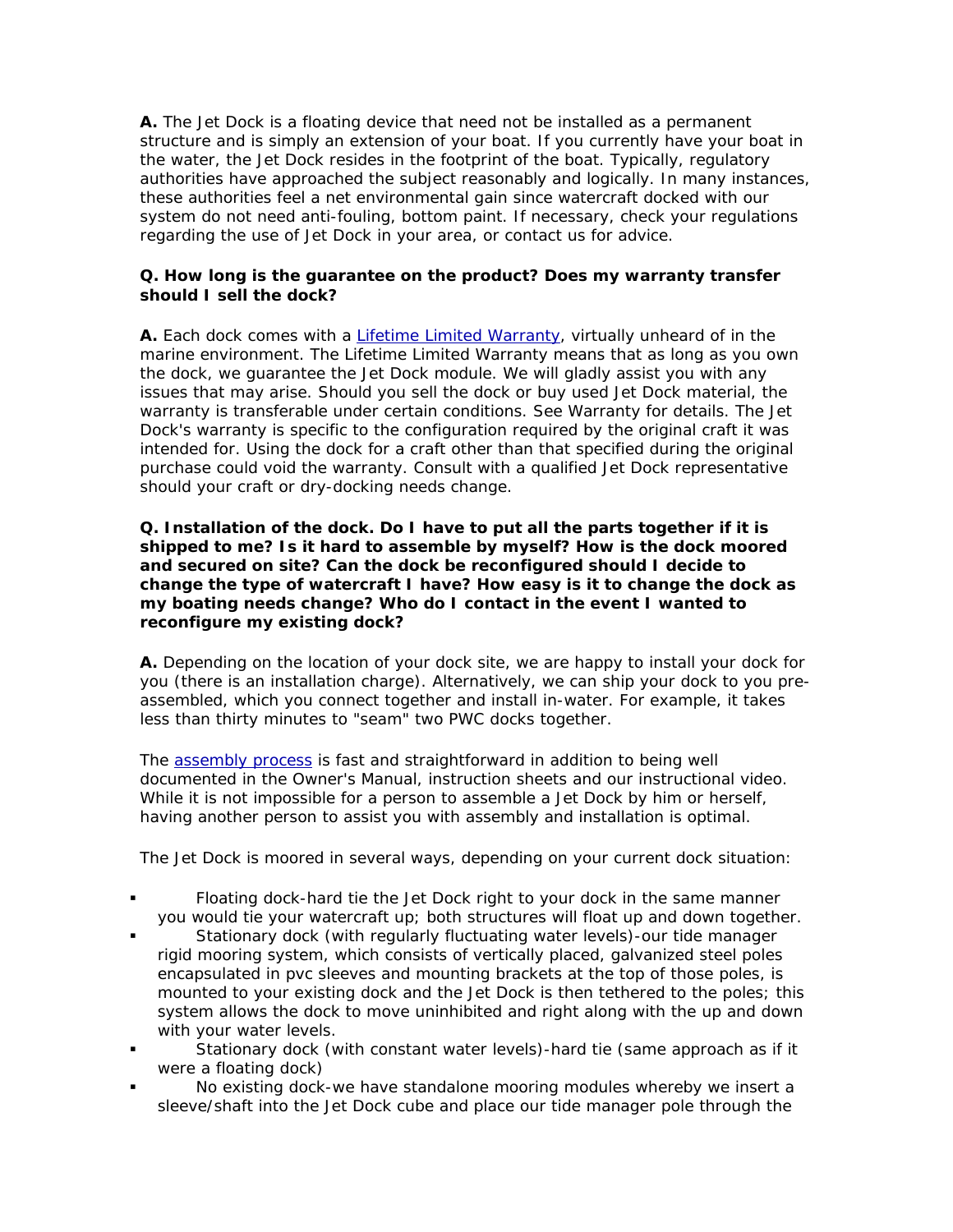opening. Our mooring poles are then driven directly into the sea floor. These installations require calm, shallow waters (less than 6') with a minimal amount of change in the water level (less than 2-3' fluctuation).

Consult with a Jet Dock sales associate for assistance regarding the type of mooring for your specific installation.

One of the true beauties of the Jet Dock is that it can be reconfigured at a moment's notice. A PWC dock can become a 16' boat dock which can become a 26' boat dock in an afternoon's work. Add-ons to your existing PWC dock can be done by yourself. In general, boat dock reconfigurations will take longer than PWC dock reconfigurations. A good rule of thumb is to simply contact our corporate office or the local dealer that assisted you regarding reconfiguration matters.

#### **Q.** *How long does it take for the dock to be shipped/installed once the order is placed?*

**A.** We deliver and install docks promptly, but exact timing depends on the location of your dock site, the type of dock and will be agreed with you at the time you place your order.

# **Q.** *Physical characteristics of the Jet Dock cube. Weight? Size? Buoyancy? Foam-filled? Puncture proof?*

**A.** Each cube weighs approximately 14 pounds (6.4 kgs), has a surface area of 20" x 20" (500mm x 500mm) and has over 200 pounds (90 kgs) of buoyancy. The cube is air filled (basically a rigid, hollow compartment) with a wall thickness of approximately ¼" (6mm). While the likelihood of a cube being punctured or damaged is virtually non-existent, should this happen and fall within the guidelines of our warranty, we will replace the cube at no cost.

#### **Q.** *Does the Jet Dock work in shallow water? How much does the dock draft with and without the watercraft on top?*

**A.** The dock only "draws" about 2 to 4 inches of water with the craft off it. The minimum functional water depth is measured at the back of the dock where the drive-on takes place. The dock needs to be able to flex in order to drive on top of it. With this in mind, anticipate needing about 20-25 inches for a PWC and 30-60 inches of depth for a boat. The mid and forward sections of the Jet Dock can sit on the ground during low water levels! -an extraordinary feature of the Jet Dock system.

The PWC dock will draft about 3-6" with the craft on top of it. The static boat docks draft 20"-25" due to the buoyancy beams. The airlift docks draft 30"-40" due to the performance pontoons. Our standard response to people who ask if they can put our dock in their shallow water site is, "If your watercraft is already sitting in the water at the location our dock would go, then the Jet Dock can be installed there safely, but slightly deeper water will be needed for the lift to raise and lower during drydocking or launch."

# **Q.** *Can it be towed to another location? Are they easy to take out of the water if I need to?*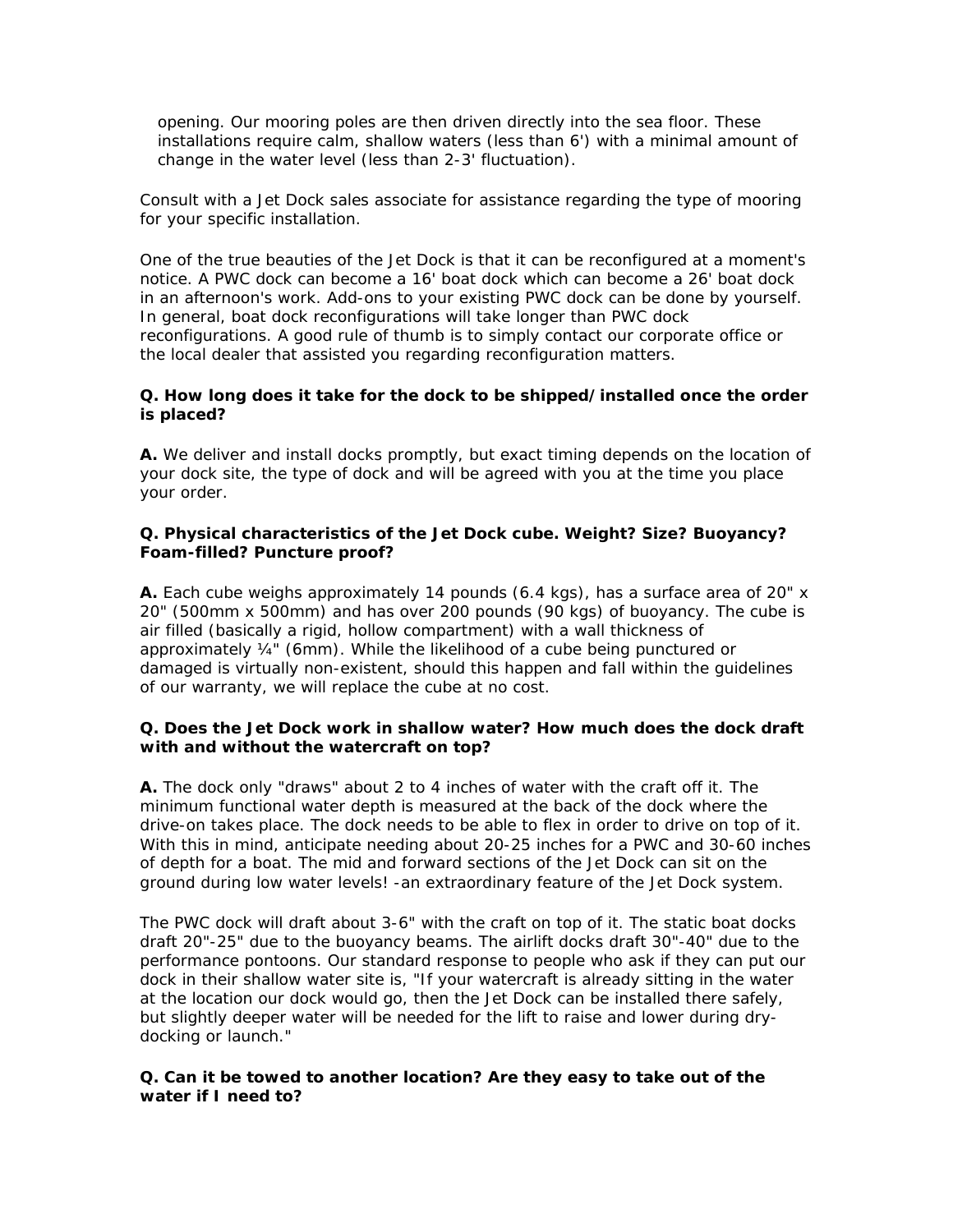**A.** The dock can easily be moved to another location, either by towing it with your PWC or boat, loading it up on your boat trailer, or by disassembling it and having it moved to its new location.

The dock can be removed from the water in the same manner your boat is removed (tow it to a boat ramp and pull it on top of your trailer) or by disassembling it either in water or land and moving it to its storage location. The dock can be left outside if needed.

#### **Q.** *Walk-around issues. How many cubes wide for a stable walking platform? How stable is it when I walk on the dock? Is the dock slippery when you walk on it?*

**A.** The cubes can be used as a floating platform, gangway, finger pier or any other type of customized configuration you so desire. A stable, walking platform must be at least three cubes wide or 5'. The dock is extremely stable to walk on and will support your body weight due to the buoyancy contained within each cube (which is 200 pounds). Therefore, every square inch of "walkable" space will support your body weight. Also, the dock's flexibility dampens movement on one end from reaching other areas of the dock. Lastly, the non-skid surface makes the dock very safe to walk on even when it is wet.

### **Q.** *How much maintenance is required to keep the Jet Dock clean and functional?*

**A.** The only maintenance you will ever have on the dock is threefold: a) make sure the surface remains free from debris by hosing it down after using your craft, b) periodic check-ups of the dock and mooring lines just as you do for your watercraft when it is tied up to an existing dock and c) spraying our PWC or boat winches with an anti-corrosion treatment.

#### **Q.** *Do I still need to anti-foul (bottom) paint my watercraft or the Jet Dock? If my boat is already anti-foul painted, how hard is it to drive on top of the dock?*

**A.** One of the main reasons you buy our product is for this very reason: you will never have to anti foul paint your craft again. The same holds true for the Jet Dock, as the underside does not need to be anti foul painted. Keep in mind that our goal is for you to be able to put the dock in and have to do as little work to it as possible.

If your watercraft has already been treated with a anti-foul paint, we require that it be removed prior to using the Jet Dock. The drive-on procedure for boats will be "slowed" down if the anti-foul paint is left on, and damage may occur.

# **Q.** *Security issues. How do I secure my watercraft to the dock? Isn't it easy for someone to steal the entire dock?*

**A.** You have several options when it comes to securing your craft to the dock and securing the Jet Dock to your existing dock. First, we can pre-install a heavy-duty cromalloy steel chain into an actual cube thereby giving you the option of locking your craft to the dock. Second, you can actually lock the Jet Dock to your existing